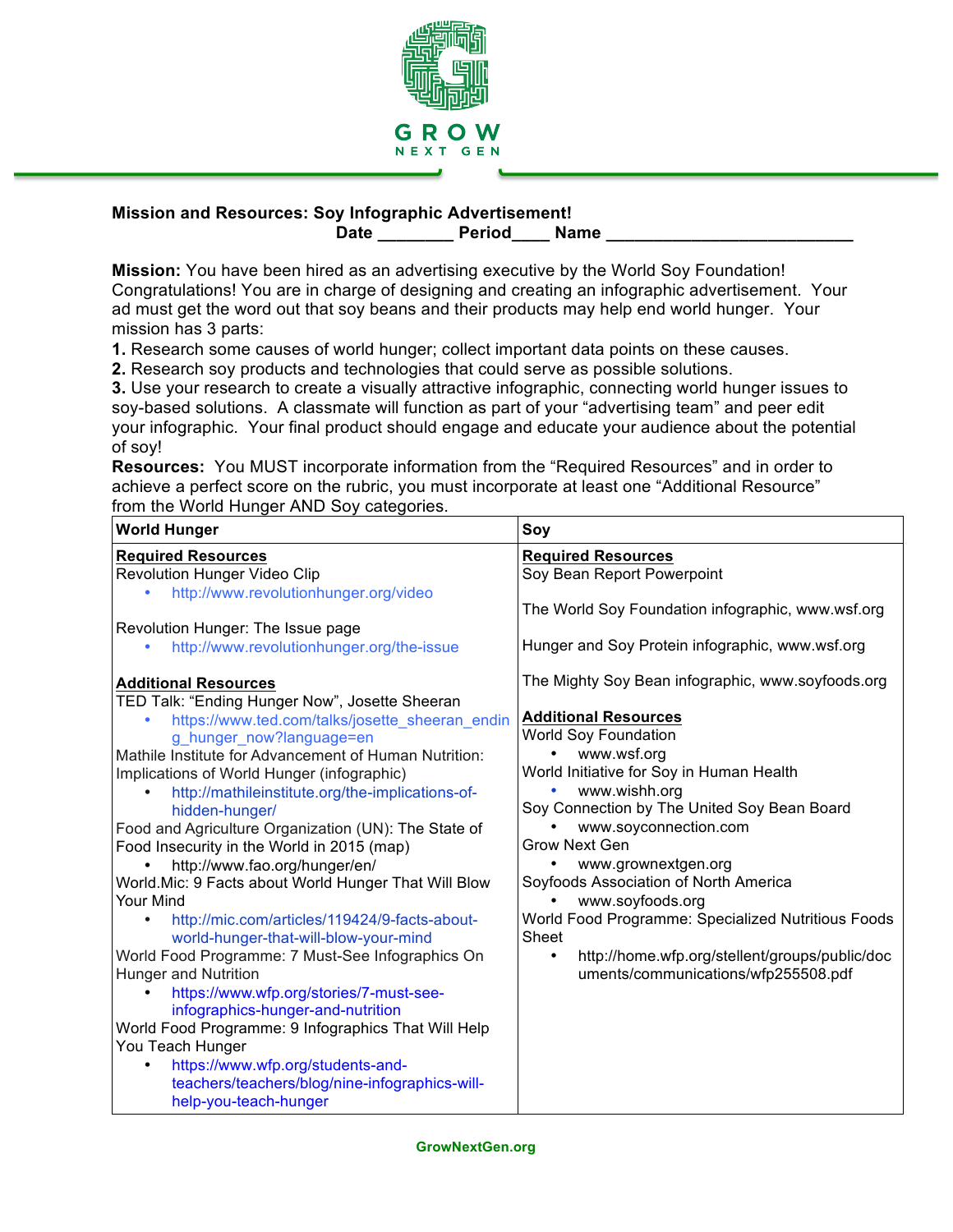

# Research Notes Example

### Cause of World Hunger

Soy Products/Technology

Cause: Malnutrition in the first 1000 days of a child's life

Countries Where It Exists: India, China, Ethiopia Data/Supporting Facts:

- kids lack proper nutrition during early years

- become "stunted", symptoms include improper brain development (visible on brain scan of 3 yr old)
- up to 40% less brain matter developed
- earning potential of children cut in half during their life time

Source: TED Talk: "Ending Hunger Now", Josette Sheeran https://www.ted.com/talks/josette\_sheeran\_ending

\_hunger \_now?language=en

Soy Product/Technology: Soy flour

Countries Who Have Tried It (If Any): Burkina Faso, Kenya, Guatemala Data/Supporting Facts:

- Easily made using soycows
- Does not require much or any electricity
- 4lbs of soy flour can be made in 20 minutes (soycow)
- Soy flour is a complete source of protein, especially important to young children and nursing mothers

Source: The World Soy Foundation www.worldsoyfoundation.org

## Your Research Notes

Causes of World Hunger (Select 3)

Cause:

Countries Where It Exists:

Data/Supporting Facts:

Soy Products/Technology That Could Help Solve This Problem

Soy Product/Technology:

Countries Who Have Tried It (If Any):

Data/Supporting Facts:

Source:

Source:

**GrowNextGen.org**